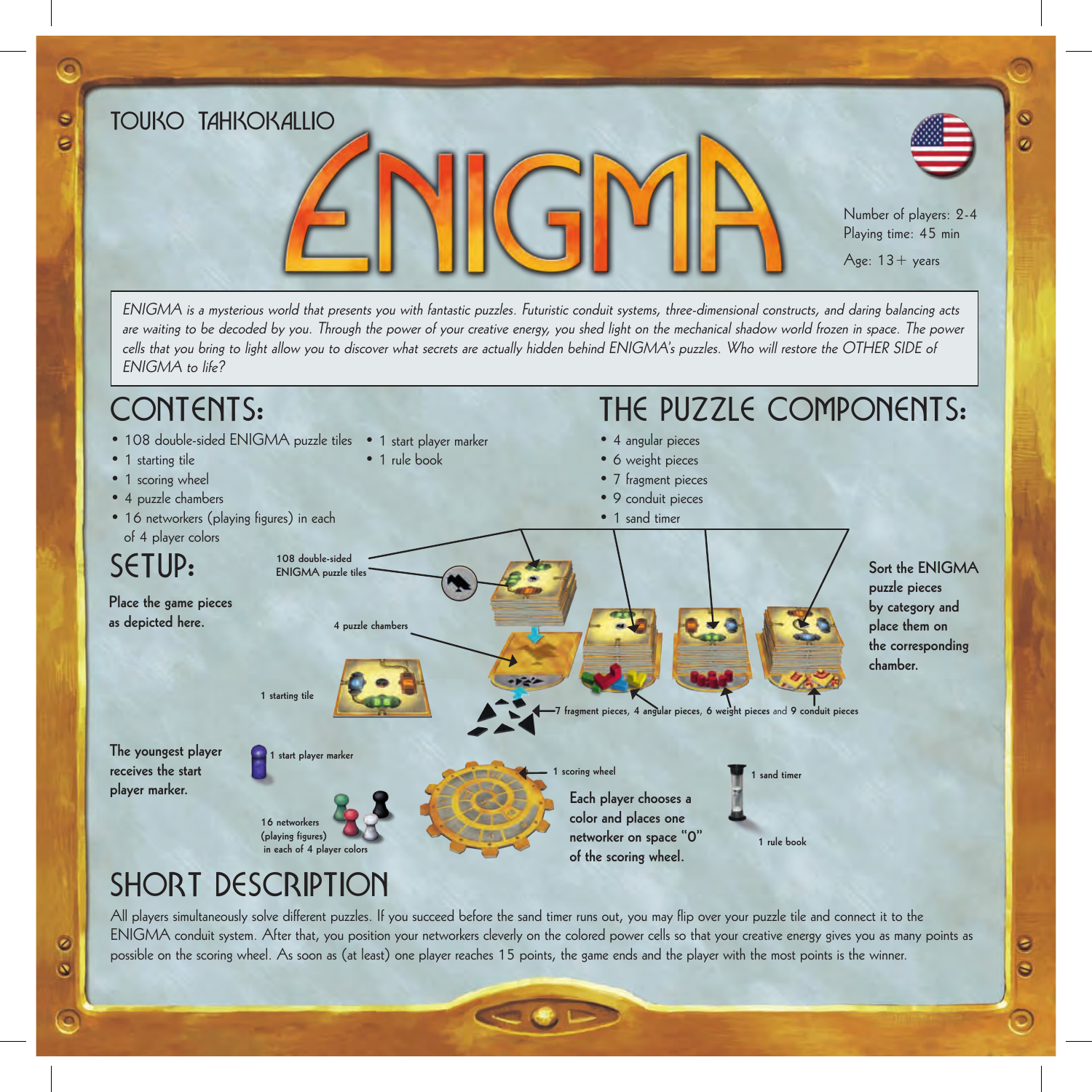# Playing the game

**The game proceeds over several rounds. Each round consists of the following phases:**

- **1) Choosing an ENIGMA puzzle tile**
- **2) Solving the puzzles**

 $\overline{\Omega}$ 

- **3) Turning over and placing the solved ENIGMA puzzle tiles**
- **4) End of the round**

# **1) Choosing an ENIGMA puzzle tile**

Beginning with the starting player and then in clockwise order, each player chooses one of the four tasks. Everybody takes the respective puzzle components and puts the top tile of the corresponding puzzle chamber in front of them, with the conduit side up. (At this time, nobody is allowed to look at the puzzle side of their tile yet!)

Important: each puzzle category (puzzle chamber) may be chosen by only one player per round.



# **2) Solving the puzzles**

Now, all players flip the puzzle tile they have drawn to its puzzle side and simultaneously start to solve their puzzles.

**As soon as one player is successful, that player turns over the sand timer.**

Now, the other players have the time indicated by the sand timer to solve their puzzles. When the timer runs out, all players must stop immediately.

# **3) Turning over and placing the solved ENIGMA puzzle tiles**

Now, all players together check who was able to solve their puzzle. The players who managed to do this are allowed to turn over the tile with the solved puzzle and place it on the table. Everybody who failed in solving their puzzle in time puts their tile back into the game box.

All players who correctly solved their puzzle now go through steps A) to C), one player at a time, in clockwise order beginning with the current start player.

 $\overline{Q}$ 

 $\bullet$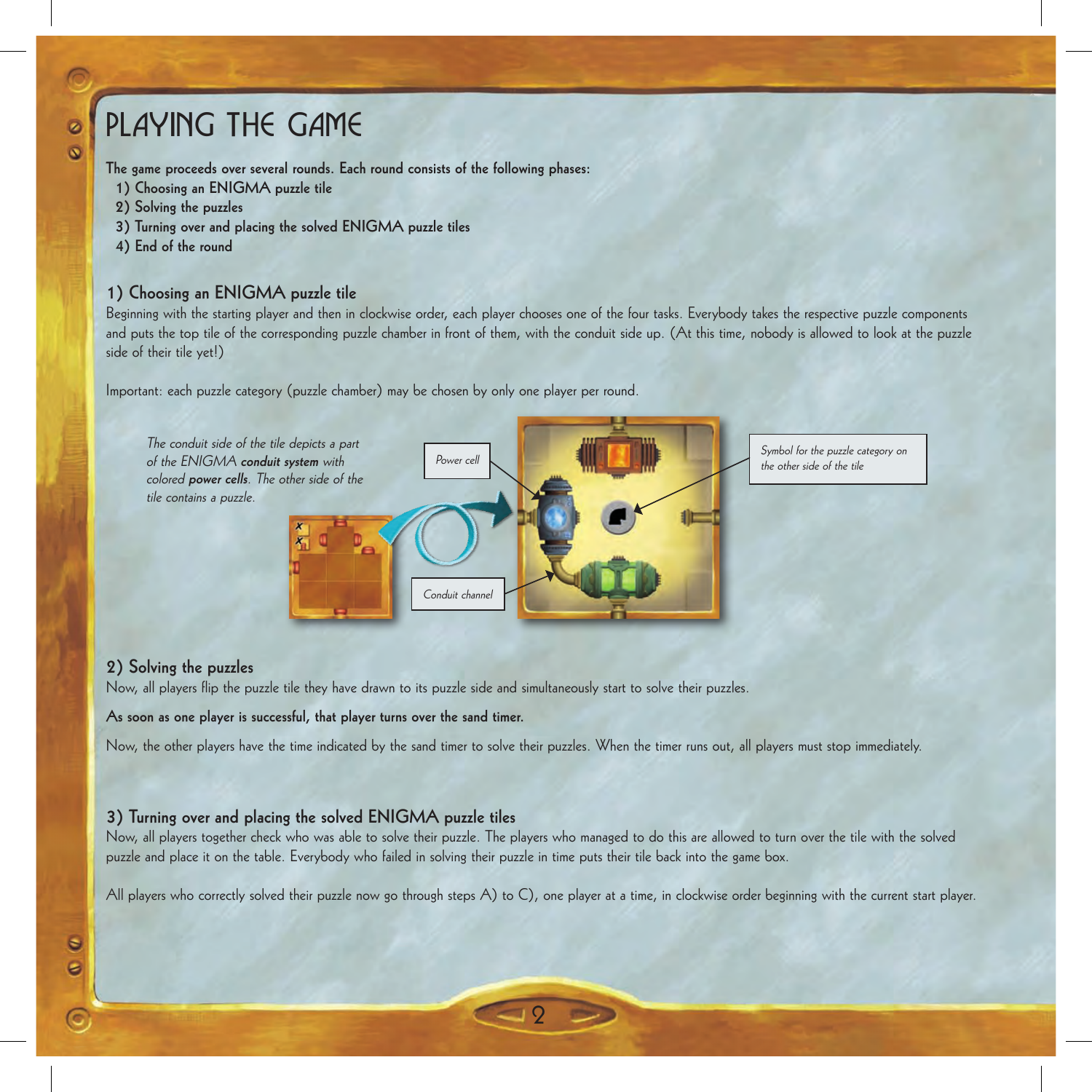**A) Placing the tile:** Turn your ENIGMA puzzle tile to its conduit side and place it on an empty spot so that it is adjacent to at least one other puzzle tile already on the table. (The tile placed must have at least one common side with any other tile already laid out.)

Each tile placed expands one or more **conduit systems** on the table. A conduit system consists of power cells that are connected to each other through conduit channels. A conduit system is considered **open** if it contains at least one conduit channel that does not yet have an end. A conduit system is considered **closed** if all its conduit channels have an end.



Black has successfully solved his puzzle and is allowed to place his puzzle tile on the table.

**B) Placing a networker:** Immediately after placing the tile on the table, you **may** take a networker from your supply, and put it in one of the power cells of the tile **you just placed – provided** there is no other networker in a **power cell of the same color** inside **this conduit system!**

- Note 1: According to the above-mentioned placement rule, normally a single conduit system can hold only 1 networker per power cell color. However, if two existing conduit systems become connected through the placement of a tile, it is possible that there will be more than one networker in power cells of the same color inside the same conduit system.
- Note 2: If you have no networkers left in your supply after placing a tile, you cannot place a networker on it.

After that, Black takes a networker from his supply and places it on a power cell on the tile placed.

**C) Scoring the closed conduit system:** Now, all **closed conduit systems** are scored. Each player scores points for each networker that they have placed in the closed conduit system.

 $\bullet$ Ġ

 $\bullet$ ø

- •You earn one point for each power cell (of the closed conduit system) that has the same color as the power cell on which one of your own networkers is located.
- •Advance your figure the respective number of spaces on the scoring wheel.
- •Once the power cells have been scored, remove all networkers from the closed conduit system.



Black has placed the tile in such a way that a conduit system is closed. He scores 2 points for the two red power cells in the closed conduit system. White scores 1 point for the blue power cell in the closed conduit system.

All networkers on power cells in this conduit system are returned to their owners. Green's networkers stay on the board, since those conduit

systems have not yet been closed.

# **4) End of the round**

Players check if one of them has reached 15 or more points on the scoring wheel. If so, the game ends immediately and the player with the most points on the scoring wheel wins. In case of a tie, the tied player who has the most unscored networkers on the board wins the game. If there is still a tie, the tied players share the victory.

If all players have less than 15 points, the game continues. Players return the puzzle components to the corresponding puzzle chambers. The start player marker is passed to the next player in clockwise order. Then a new game round begins.

3